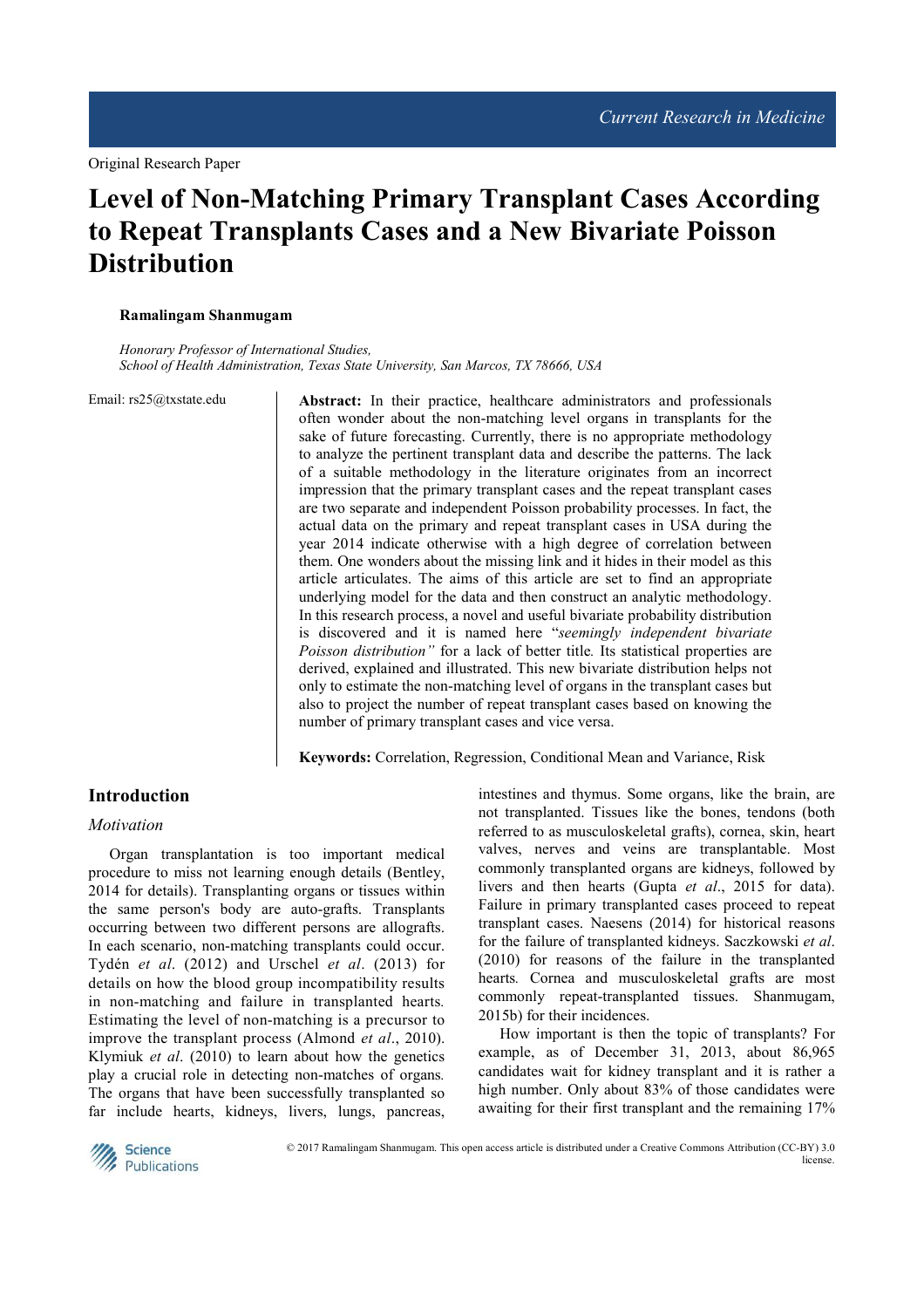waited for their repeat transplant. It is easy to realize the gravity of repeat transplant based on the numbers. Among the new candidates wait-listed for either a first time or a repeat kidney-alone transplant in 2009, the median waiting time to transplant was about 3.6 years and it suggests a great need to improve the system. Any improvement is not feasible until we learn and comprehend the information in the data. Patient survival is considerably better following repeat transplant, which is not surprising given that patients receiving second transplants are on the average younger (West, 2011). Shanmugam (2013a) for details about a technique how to estimate the chance for more survival time if a cancerous kidney is removed*.* Vera *et al*. (2009) for non-matching issues with respect to the liver transplants*.* In addition, there are ethical issues with respect to repeat transplants (Dobbels *et al*., 2012). Len *et al*. (2014) advocate and encourage the importance of screening and selecting organs for transplant. Whether it was for primary or repeat scenario, the transplants (Daniels, 2008; Magee *et al*., 2007; Piccoli *et al*., 2004) helped to extend the survival time. In this globalized economy, the patients in need of transplants do make a medical tour to another country and get less expensive organs transplanted (Budiani-Saberi and Delmonico, 2008).

The data for analyses and interpretations in this article are downloaded from the public domain http://optn.transplant.hrsa.gov. Motivated by the data on the *primary* and *repeat* transplant cases in USA (Table 1-4 in Eastern, Central, Mountain and Pacific regions

respectively) in the year 2014, this article is prepared to guide the data analysts on how to extract and interpret pertinent data evidence for the increased survival time. Notice that the primary and repeat transplant cases are highly correlated whether the data pertain to the Eastern, Central, Mountain, or Pacific region in USA, though individually primary as well as repeat transplant cases are seemingly follow two separate and independent Poisson probability distributions with different incidence rates. The Poisson distribution is a versatile model to capture and explain how the chance mechanism adapts to adverse rare outcomes (Shanmugam, 2013b for details).

After searching the literature, we realized that there is no appropriate probability model to fit and explain together both primary and repeat incidences data trend. Hence, we introduce a novel bivariate probability distribution and name it as "*Seemingly Independent Bivariate Poisson (SIBP)* distribution". This new bivariate distribution helps to predict the number of repeat transplant cases based on knowing the number of primary transplant cases and vice versa. In general, bivariate probability distributions play a key role in both the analyses and interpretations of medical or health data. Shanmugam (2015a; 2014a; 2014b; 2014c) for details about the vital role of bivariate probability distribution in health data analyses. Considering hacking versus vigilance as opposite but two different uncertain events, Shanmugam (2013c) recently developed and demonstrated a new bivariate probability distribution to assess the cyber insecurity level*.* 

Table 1. Primary and repeat organ transplant cases in the Eastern US region during 2014

| <b>States</b>                             | Y      | X     | $\hat{X}$ | Ŷ        | Volatility of Y | Volatility of X |
|-------------------------------------------|--------|-------|-----------|----------|-----------------|-----------------|
| Alabama                                   | 14,319 | 1,634 | 1191.62   | 14122.46 | 4.58024E-06     | 0.003082        |
| Connecticut                               | 2,845  | 404   | 299.96    | 10383.10 | 1.15295E-06     | 0.002266        |
| DC                                        | 13,324 | 1,699 | 1238.75   | 13798.19 | 4.76136E-06     | 0.003011        |
| Florida                                   | 39,029 | 4,866 | 3534.61   | 22175.41 | 1.35859E-05     | 0.004839        |
| Georgia                                   | 16,607 | 1,799 | 1311.24   | 14868.11 | 5.04E-06        | 0.003244        |
| Indiana                                   | 11,844 | 1,304 | 952.40    | 13315.86 | 3.66072E-06     | 0.002906        |
| Kentucky                                  | 7,222  | 731   | 537.01    | 11809.55 | 2.06411E-06     | 0.002577        |
| Maryland                                  | 18,898 | 2,755 | 2004.28   | 15614.75 | 7.70381E-06     | 0.003407        |
| Massachusetts                             | 26,879 | 2,865 | 2084.02   | 18215.74 | 8.01032E-06     | 0.003975        |
| Michigan                                  | 22,489 | 2,939 | 2137.66   | 16785.05 | 8.21651E-06     | 0.003663        |
| New Jersey                                | 17,378 | 2,230 | 1623.69   | 15119.38 | 6.24094E-06     | 0.003299        |
| New York                                  | 53,672 | 6,730 | 4885.89   | 26947.54 | 1.87798E-05     | 0.00588         |
| North Carolina                            | 22,220 | 2,414 | 1757.07   | 16697.38 | 6.75364E-06     | 0.003643        |
| Ohio                                      | 27,243 | 3,557 | 2585.67   | 18334.37 | 9.93852E-06     | 0.004001        |
| Pennsylvania                              | 61,171 | 8,271 | 6003.01   | 29391.46 | 2.30737E-05     | 0.006413        |
| Puerto Rico                               | 2,618  | 185   | 141.19    | 10309.12 | 5.42726E-07     | 0.002249        |
| South Carolina                            | 6,289  | 883   | 647.20    | 11505.49 | 2.48764E-06     | 0.002511        |
| Virginia                                  | 14,563 | 1,552 | 1132.18   | 14201.98 | 4.35176E-06     | 0.003099        |
| $\hat{\lambda}_2 = \overline{x}$          |        | 2,601 |           |          |                 |                 |
| $\lambda_1 = \overline{y} - \overline{x}$ | 18,433 |       |           |          |                 |                 |
| $\hat{\phi} \approx r$                    | 2.63   |       |           |          |                 |                 |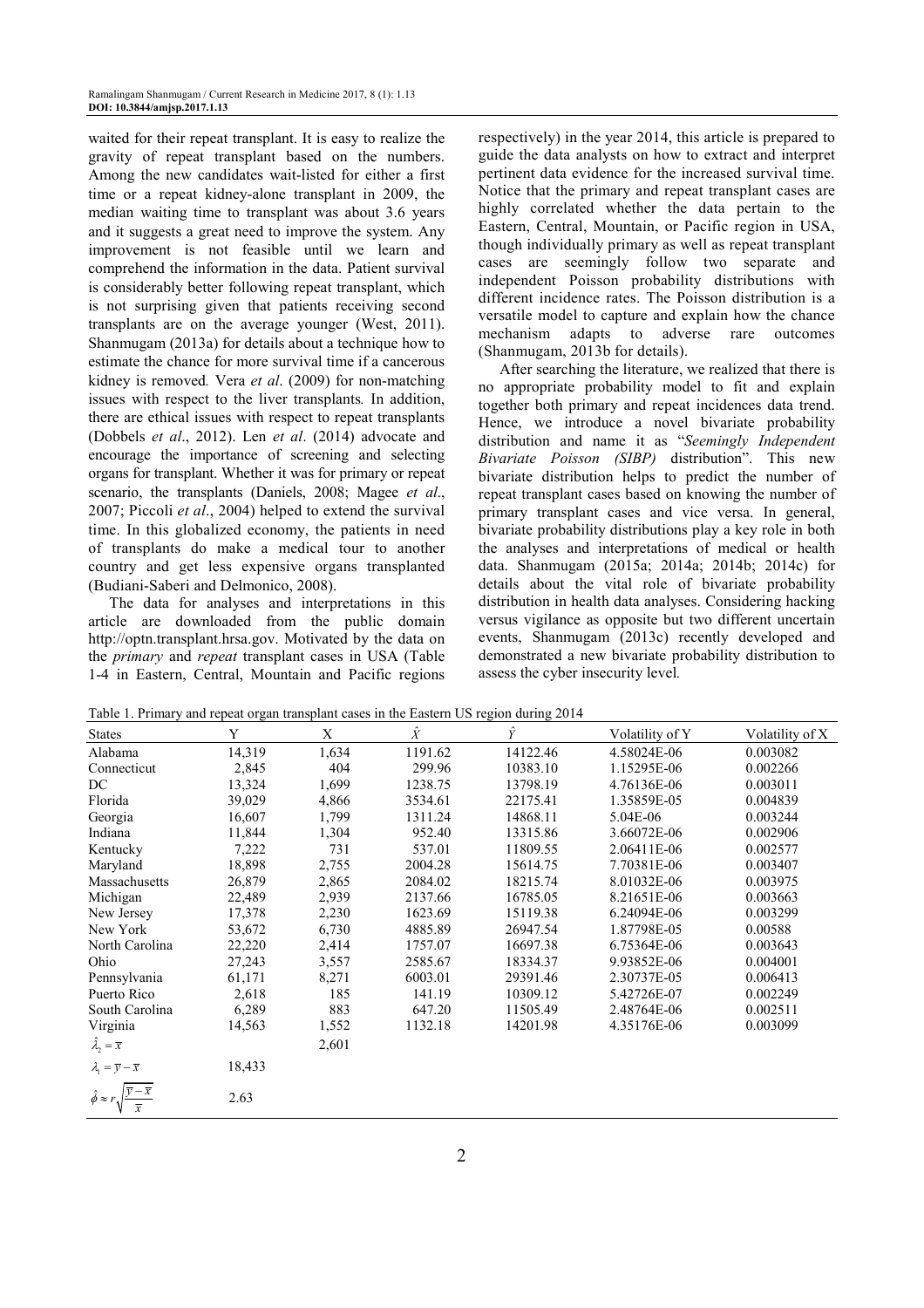Ramalingam Shanmugam / Current Research in Medicine 2017, 8 (1): 1.13 **DOI: 10.3844/amjsp.2017.1.13** 

|                                           | Table 2. Primary and repeat organ transplant cases in Central US region during 2014 |       |           |          |                 |                 |
|-------------------------------------------|-------------------------------------------------------------------------------------|-------|-----------|----------|-----------------|-----------------|
| <b>States</b>                             | Y                                                                                   | X     | $\hat{X}$ | Ŷ        | Volatility of Y | Volatility of X |
| Arkansas                                  | 3,356                                                                               | 367   | 269.79    | 8269.91  | 1.02491E-06     | 0.002361        |
| Illinois                                  | 33,477                                                                              | 4,597 | 3300.84   | 18006.63 | 1.25392E-05     | 0.00514         |
| Iowa                                      | 4,508                                                                               | 703   | 510.56    | 8642.30  | 1.93952E-06     | 0.002467        |
| Kansas                                    | 7,611                                                                               | 1,113 | 804.35    | 9645.35  | 3.05556E-06     | 0.002753        |
| Louisiana                                 | 13,275                                                                              | 1,464 | 1055.86   | 11476.26 | 4.01101E-06     | 0.003276        |
| Minnesota                                 | 21,156                                                                              | 3,751 | 2694.63   | 14023.83 | 1.02364E-05     | 0.004003        |
| Mississippi                               | 1,889                                                                               | 198   | 148.69    | 7795.69  | 5.64878E-07     | 0.002225        |
| Missouri                                  | 13,628                                                                              | 1,369 | 987.79    | 11590.37 | 3.75241E-06     | 0.003308        |
| Nebraska                                  | 6,317                                                                               | 1,075 | 777.12    | 9227.06  | 2.95212E-06     | 0.002634        |
| Oklahoma                                  | 6,482                                                                               | 729   | 529.19    | 9280.40  | 2.01029E-06     | 0.002649        |
| Tennessee                                 | 16,237                                                                              | 2,033 | 1463.58   | 12433.74 | 5.55986E-06     | 0.003549        |
| Texas                                     | 61,445                                                                              | 6,516 | 4675.92   | 27047.39 | 1.77629E-05     | 0.00772         |
| Wisconsin                                 | 17,673                                                                              | 2,560 | 1841.21   | 12897.93 | 6.99438E-06     | 0.003681        |
| $\lambda_2 = \overline{x}$                |                                                                                     | 2,037 |           |          |                 |                 |
| $\lambda_1 = \overline{y} - \overline{x}$ | 15,927                                                                              |       |           |          |                 |                 |
| $\phi \approx r_{\rm A}$                  | 2.53                                                                                |       |           |          |                 |                 |

| $\mathcal{L}$ and $\mathcal{L}$ and $\mathcal{L}$ and $\mathcal{L}$ and $\mathcal{L}$ and $\mathcal{L}$ and $\mathcal{L}$ and $\mathcal{L}$ and $\mathcal{L}$ and $\mathcal{L}$ and $\mathcal{L}$ and $\mathcal{L}$ and $\mathcal{L}$ and $\mathcal{L}$ and $\mathcal{L}$ and $\mathcal{L}$ and $\mathcal{L}$ and |  |  |  |  |  |
|-------------------------------------------------------------------------------------------------------------------------------------------------------------------------------------------------------------------------------------------------------------------------------------------------------------------|--|--|--|--|--|

Table 3. Primary and repeat organ transplant cases in Mountain US region during 2014

| <b>States</b>                             |        | Χ     | $\hat{X}$ | û       | Volatility of Y | Volatility of X |
|-------------------------------------------|--------|-------|-----------|---------|-----------------|-----------------|
| Arizona                                   | 12,630 | 1,272 | 933.05    | 6713.96 | 3.59E-05        | 0.025237        |
| Colorado                                  | 10,907 | 1,247 | 914.86    | 6173.87 | 3.52E-05        | 0.023207        |
| Nevada                                    | 1,638  | 224   | 170.50    | 3268.42 | 6.56E-06        | 0.012286        |
| New Mexico                                | 1.960  | 233   | 177.05    | 3369.35 | 6.81E-06        | 0.012665        |
| Utah                                      | 4,840  | 776   | 572.15    | 4272.11 | $2.2E - 0.5$    | 0.016059        |
| $\hat{\lambda}_2 = \overline{x}$          |        | 750   |           |         |                 |                 |
| $\lambda_1 = \overline{y} - \overline{x}$ | 6,395  |       |           |         |                 |                 |
| $\hat{\phi} \approx r$                    | 2.67   |       |           |         |                 |                 |

Table 4. Primary and repeat organ transplant cases in Pacific US region during 2014

| <b>States</b>                             | v       | Χ      | $\hat{X}$ |          | Volatility of Y | Volatility of X |
|-------------------------------------------|---------|--------|-----------|----------|-----------------|-----------------|
| California                                | 108.697 | 12,069 | 8900.09   | 44808.47 | 4.12879E-06     | 0.001686        |
| Hawaii                                    | 1,953   | 113    | 91.24     | 11586.91 | 4.23307E-08     | 0.000436        |
| Nevada                                    | 1,638   | 224    | 173.03    | 11488.88 | 8.02696E-08     | 0.000432        |
| Oregon                                    | 5,477   | 654    | 489.84    | 12683.67 | 2.2724E-07      | 0.000477        |
| Washington                                | 12,190  | 1,390  | 1032.10   | 14772.94 | 4.78799E-07     | 0.000556        |
| $\hat{\lambda}_2 = \overline{x}$          |         | 2,890  |           |          |                 |                 |
| $\lambda_1 = \overline{y} - \overline{x}$ | 25,991  |        |           |          |                 |                 |
| $\hat{\phi} \approx r$<br>$\overline{x}$  | 2.80    |        |           |          |                 |                 |

In section 2, various statistical properties of our new *SIBP* distribution including their correlation, marginal, conditional probability structures are derived and then they are utilized to capture non-obvious intricacies between the primary and repeat transplant cases. One of the intricacies is an estimate of non-matching in the primary transplant cases. In section 3, the analytic expressions are illustrated using the data on total primary versus repeat transplant cases in USA (Table 1-4) in the year 2014. Finally, in section 4, a few final comments and conclusions are compiled and stated.

# **Seemingly Independent Bivariate Poisson Distribution and its Statistical Properties**

Let Y and X be two dependent (with a *correlation*, -1≤*ρ*≤1) Poisson distributed random variables with *incidence rates*  $\lambda_1$ >0 and  $\lambda_2$ >0 respectively. Let  $\phi$ >0 be a *bonding parameter*, which can break down their dependence or glue together stochastically the two random variables. In the context of transplant cases, the *bonding parameter* portrays the *non-matching level* of the organ transplants. Then, we propose a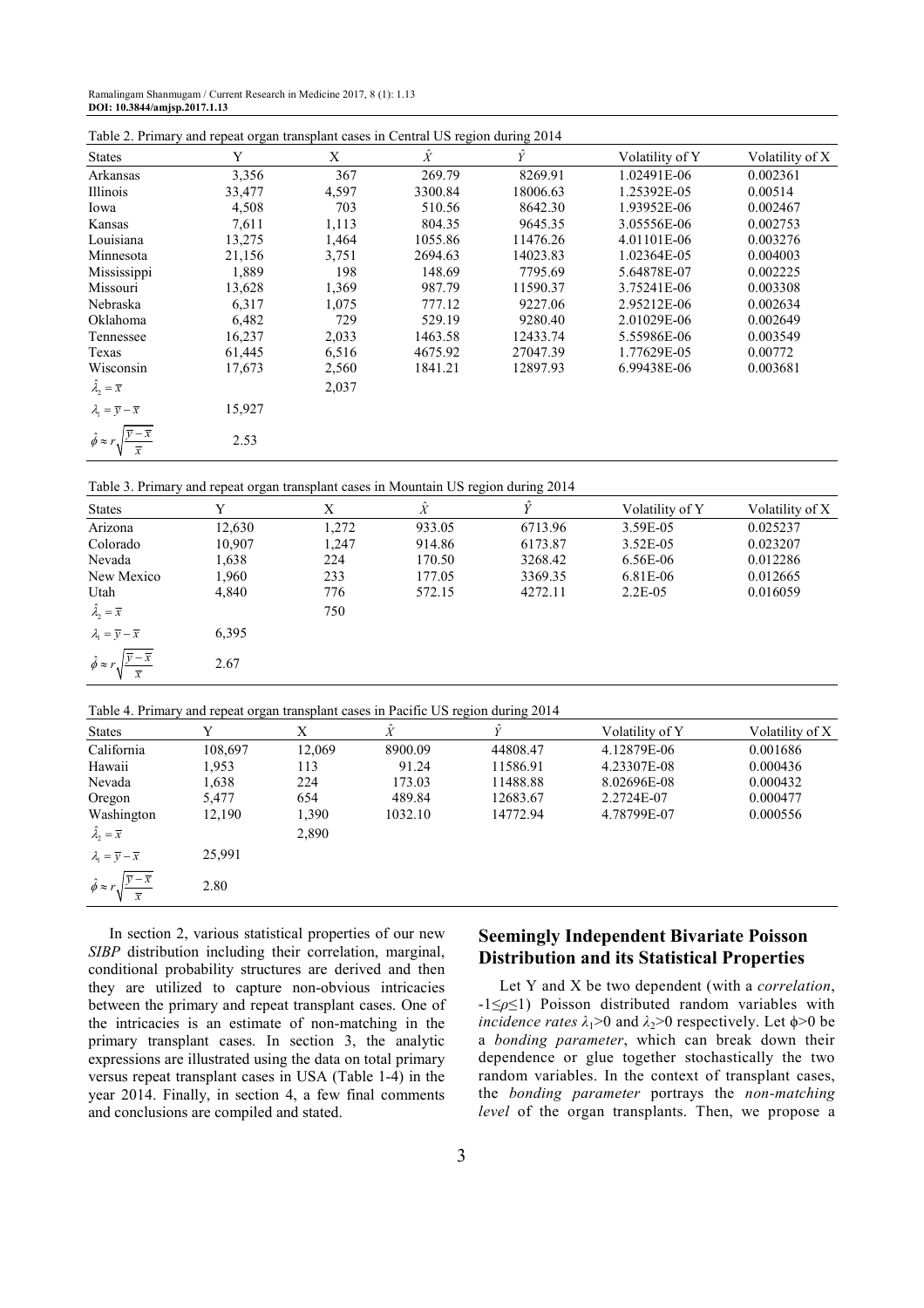novel *seemingly independent bivariate Poisson (SIBP)*  distribution (1) below to model for predictability of the number of repeat transplant cases based on knowing the number of primary transplant cases and vice versa. That is:

$$
p(Y = y, X = x | \lambda_1, \lambda_2, \phi)
$$
  
= 
$$
\begin{cases} 1 + \phi \frac{y!}{(y-x)!} \left(\frac{1}{\lambda_1}\right)^x e^{-(\lambda_1 + \lambda_2)} \lambda_1^y \lambda_2^x, \\ \frac{(1+\phi)y!x!}{(1+\phi)y!x!}; for \begin{cases} x \le y; \\ x > y; \end{cases}
$$
 (1)  

$$
y = 0, 1, 2, \dots, \infty; 0 < \lambda_1, \lambda_2, \phi < \infty.
$$

It is obvious that  $p(X = x, Y = y | \lambda_1, \lambda_2, \phi) > 0$ . After algebraic simplifications, we can show that  $\sum_{i=1}^{\infty} \sum_{i=1}^{y} p(Y = y, X = x | \lambda_1, \lambda_2, \phi) = 1$ . Hence, the expression (1)  $0 x=0$ *y x*  $= 0 x =$ is indeed a bona fide probability function. A specific probability:

$$
p(Y=0, X=0 | \lambda_1, \lambda_2, \phi)
$$

in (1) of no primary and no repeat transplant incidence portrays the likelihood of a healthy community. The odds for a *healthy community* to exist is displayed in Fig. 1, where its odds are identified in z-axis, the primary transplant incidence rate,  $\lambda_2$  in x-axis and the repeat incidence rate  $\lambda_1$  in y-axis). That is:

$$
Odds_{(0,0)}=\frac{p(Y=0, X=0| \lambda_1, \lambda_2, \phi)}{1-p(Y=0, X=0| \lambda_1, \lambda_2, \phi)}= (e^{\lambda_1 + \lambda_2} - 1)^{-1}
$$
\n(2)

The  $Odds_{(0,0)}$  in (2) for having a healthy community diminishes as the incidence rate  $\lambda_1$  for the primary or the incidence rate  $\lambda_2$  for the repeat transplant increases from a zero level. Likewise, the specific probability:

$$
p(Y=1, X=0 | \lambda_1, \lambda_2, \phi)
$$

of one primary but no repeat transplant portrays a scenario of an *efficient community* (because no need for repeat transplant). The odds for such an efficient is:

$$
Odds_{(1,0)}
$$

$$
= \frac{p(Y=1, X=0 | \lambda_1, \lambda_2, \phi)}{1 - p(Y=1, X=0 | \lambda_1, \lambda_2, \phi)}
$$
  
=  $\lambda_1 \left( e^{\lambda_1 + \lambda_2} - \lambda_1 \right)^{-1}$  (3)



Fig. 1. Odds for healthy community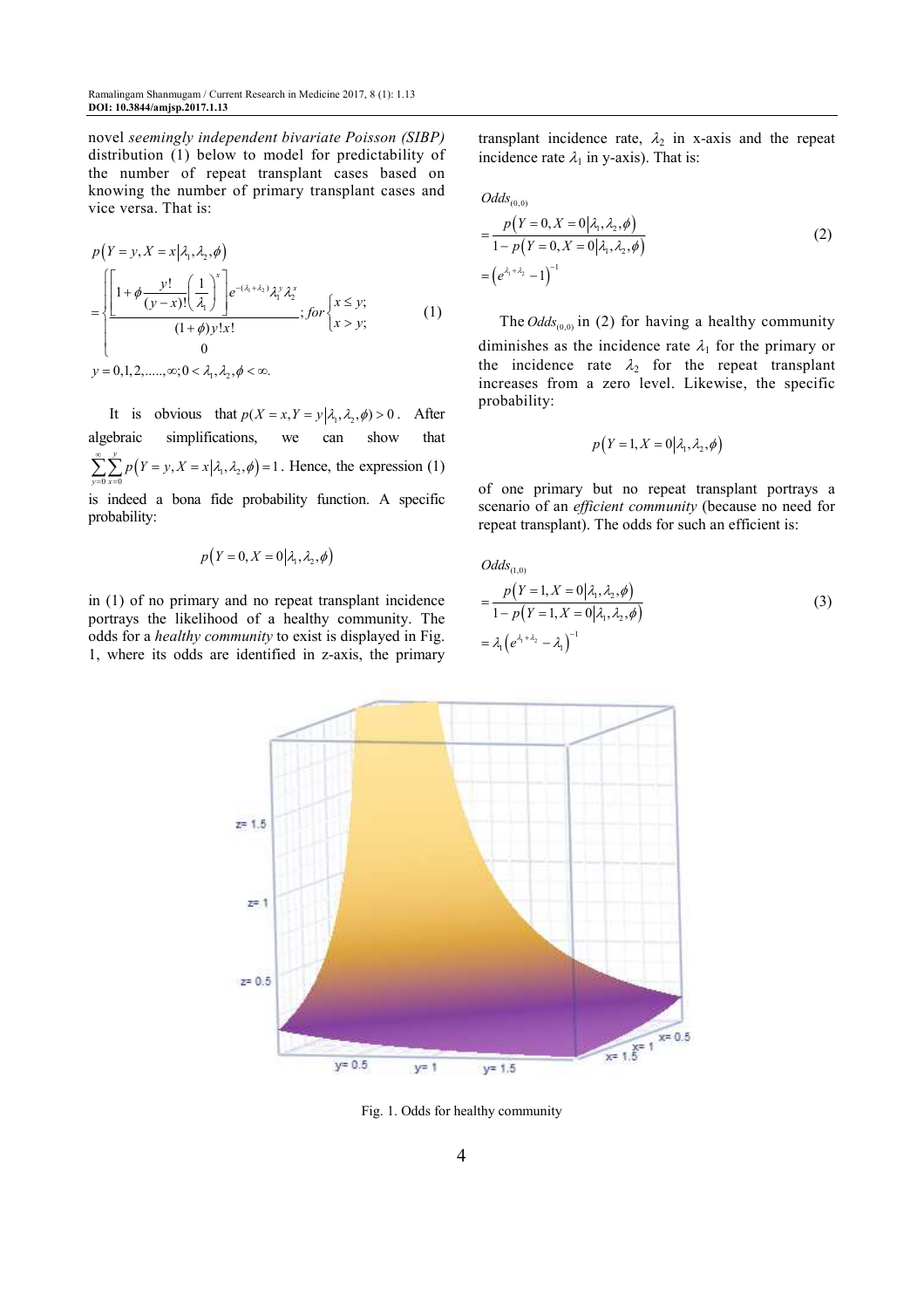

Fig. 2. Odds for efficient community



Fig. 3. Odds for inefficient community

The odds for an efficient community to exist is displayed in Fig. 2. The *Odds*<sub>(1,0)</sub> starts at a finite level,

depending on just the primary incidence rate  $\lambda_1$  but concavely (Fig. 2) diminishes.

However, the probability:

$$
p(Y=1, X=1 | \lambda_1, \lambda_2, \phi)
$$

Portrays the likelihood of having one primary transplant and a need to have another repeat transplant (because either the primary transplant was done poorly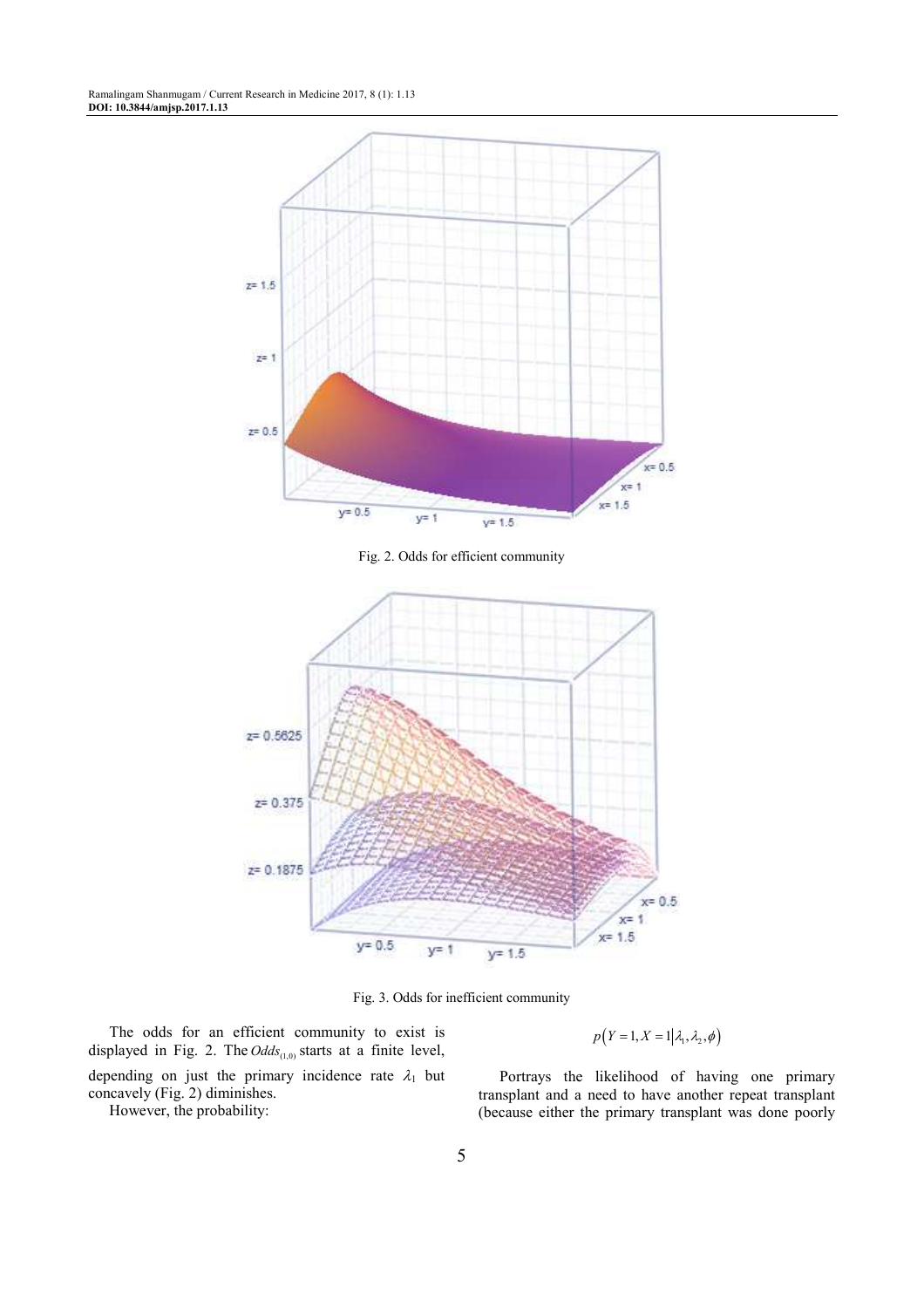or the patient's body rejects the non-matching transplanted organ or both). This scenario amounts to having an *inefficient primary transplant.* The odds (Fig. 3 with  $\phi = 0$ , 0.5, 1) of having *inefficient primary transplant* is therefore:

$$
Odds_{(1,1)}
$$
\n
$$
= \frac{p(Y=1, X=1 | \lambda_1, \lambda_2, \phi)}{1 - p(Y=1, X=1 | \lambda_1, \lambda_2, \phi)}
$$
\n
$$
= \frac{\lambda_2(\lambda_1 + \phi)}{\left[e^{\lambda_2 + \lambda_1} - \lambda_2(\lambda_1 + \phi)\right]}
$$
\n(4)

where, φ≥0 is recognized as the level of *nonmatching primary transplant*. In other words, with  $\phi = 0$ , the scenario refers the absence of non-matching primary transplant. This scenario would not have a need for repeat transplant. Only in this scenario, the *SIBP*  probability mass function (1) reduces to:

$$
p(Y = y, X = x | \lambda_1, \lambda_2, \phi = 0)
$$
  
= 
$$
\frac{e^{-(\lambda_1 + \lambda_2)} \lambda_1^{\nu} \lambda_2^{\nu}}{y! x!}
$$
  
= 
$$
p(Y = y | \lambda_1) p(X = x | \lambda_2)
$$

It implies then that only this scenario portrays the stochastic independence between the primary and repeat transplant incidences. In a statistical sense, the bonding parameter with an attainment of a particular value  $\phi = 0$ breaks down the intricate relation between the primary and the repeat transplant Poisson incidences. Of course, by definition or conceptually viewing, the probability,

$$
p(Y=0, X=1 | \lambda_1, \lambda_2, \phi) = 0
$$

of *no primary but a repeat transplant* is impossible. Hence, this scenario is null and void with a thought that the  $Odds_{(0,1)} = 0$  in a sense of degeneration.

Now, let us proceed to examine how does the number of primary transplants marginally behave without a knowledge about the number of repeat transplant cases. That is:

$$
p(Y = y | \lambda_1, \lambda_2, \phi)
$$
  
= 
$$
\sum_{x=0}^{y} p(Y = y, X = x | \lambda_1, \lambda_2, \phi)
$$
  
= 
$$
\frac{\left[1 + \phi e^{-\lambda_2} \left(1 + \frac{\lambda_2}{\lambda_1}\right)^y\right]}{(1 + \phi)} e^{-\lambda_1} \frac{\lambda_1^y}{y!};
$$
  

$$
y = 0, 1, 2, \dots, \infty; 0 < \lambda_1, \lambda_2, \phi < \infty.
$$
 (5)

which is nothing but a *size-biased* version of the regular Poisson probability mass function. The size-biased sampling has been studied by statisticians as the sampled population is quite different from the intended population in a sampling process (Shanmugam and Singh, 2012 along with the cited references there). When there is an absolute *absence of non-matching* transplant cases (that is,  $\phi = 0$ ), the number of primary transplant cases is really a separate Poisson incidences with a rate  $\lambda_1 > 0$  (that is,  $p(Y = y | \lambda_1, \lambda_2, \phi) \rightarrow \frac{e^{-\lambda_1} \lambda_1}{y!}$  $p(Y = y | \lambda_1, \lambda_2, \phi) \rightarrow \frac{e^{-\lambda_1} \lambda_1^y}{y!}$  $= y | \lambda_1, \lambda_2, \phi) \rightarrow \frac{e^{-\lambda_1} \lambda_1^y}{\lambda_1^y}$  as  $\phi \rightarrow 0$ ). The

marginal expected value and variance of the primary transplants in that scenario are then:

$$
E(Y = y | \lambda_1, \lambda_2, \phi)
$$
  
=  $\lambda_1 + \frac{\phi}{(1 + \phi)} \lambda_2$  (6)

and:

$$
Var(Y = y | \lambda_1, \lambda_2, \phi)
$$
  
\n
$$
\approx (1 + \phi)\lambda_1 + \phi\lambda_2(\lambda_2 + 2)
$$
\n(7)

From the expression (7), we realize that the expected number of the primary transplants has an add-on to what it would have been when there is an absence of nonmatching transplant (that is,  $\phi = 0$ ). Such an add-on number is  $\frac{\varphi}{(1+\phi)}\lambda_2$  $\frac{\phi}{+\phi}$ ,  $\lambda_2$  which is controlled by not only the non-matching level  $\phi$  but also the repeat transplant rate  $\lambda_2$ . As mentioned in the motivation, an intricacy between the primary transplant incidences and the repeat transplant incidences is established in clear terms. The incorrect impression of seemingly unrelated occurrences of primary and repeat transplant occurrences is set

correct now by the *SIBP* distribution (1). Likewise, in the presence of non-matching transplant cases (that is,  $\phi \neq 0$ ), the variance (7) increases from  $\lambda_1$ (which is what it would have been in the absence of nonmatching primary transplant cases) with an add-on amount  $\phi[\lambda_1+\lambda_2 (\lambda_2+2)]$ . This add-on amount suggests that the number of primary transplants is more volatile (Fig. 4) due to a higher non-matching level (that is,  $\phi \neq$ 0) in primary transplant cases. The volatility is further controlled by a higher primary transplant occurrence rate  $\lambda_1$  and a higher rate  $\lambda_2$  of repeat transplant cases. This is another important intricate relation between the primary and repeat transplant cases and it would not have been possible without our new *SIBP* distribution (1).

Furthermore, only when  $\phi = 0$ , the variance (7) is exactly equal to the expected value (6), validating the unique characteristics property of two separate Poisson incidences. The functional relationship between the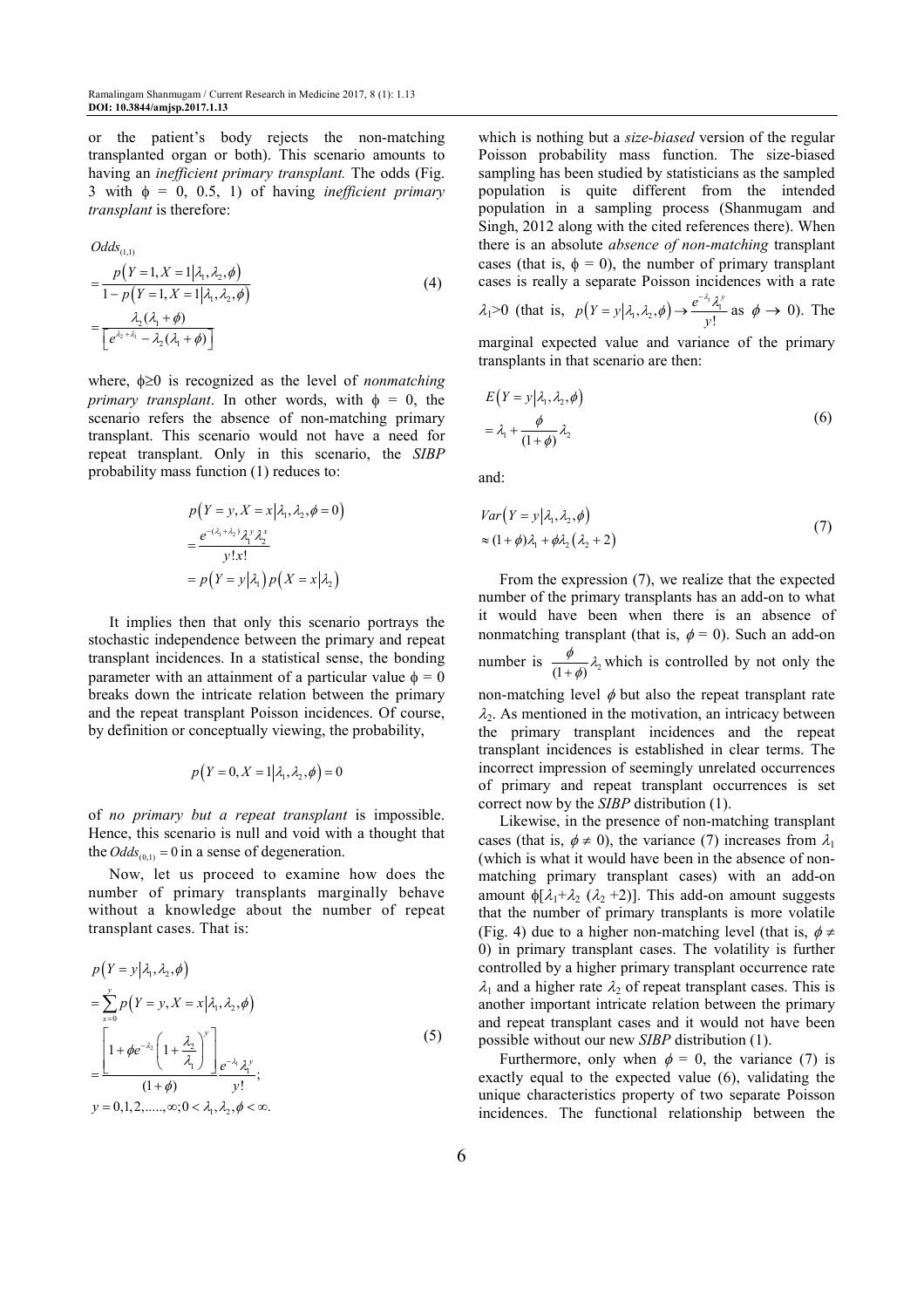variance and the mean provides unexpected clues in the data to characterize the Poisson chance mechanism (see Shanmugam, 2014d) for details). The Fig. 5 depicts the nonlinear behavior of the variance (7).



Fig. 5. Variance of SIBP with  $\phi = 0, 0.5, 1$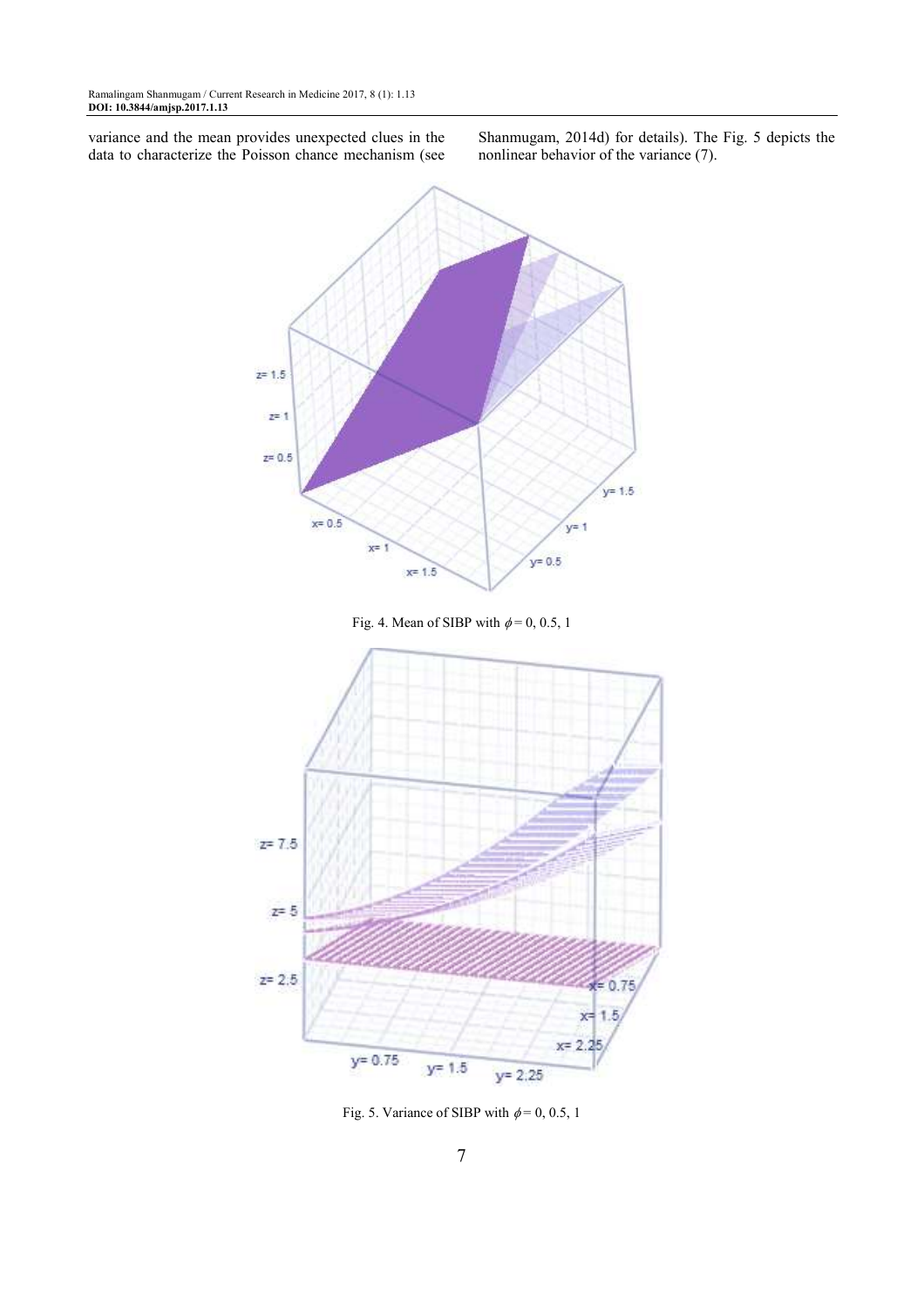Hence, the conditional probability mass function, *p*(*X*  $= x|Y = y, \lambda_1, \lambda_2, \phi$  of the number of repeat transplant cases for a given marginal number  $Y = y | \lambda_1, \lambda_2, \phi$  of primary transplants is estimable. That is:

$$
p(X = x | Y = y, \lambda_1, \lambda_2, \phi)
$$
  
= 
$$
\frac{p(Y = y, X = x | \lambda_1, \lambda_2, \phi)}{p(Y = y | \lambda_1, \lambda_2, \phi)}
$$
  
= 
$$
\frac{\left[1 + \frac{\phi y!}{(y - x)! \lambda_1^x}\right] e^{-\lambda_2} \lambda_2^x}{\left[1 + \phi e^{-\lambda_2} \left(1 + \frac{\lambda_2}{\lambda_1}\right)^y\right]} \frac{e^{-\lambda_2} \lambda_2^x}{x!};
$$
  
= 0, 1, 2, ..., y; 0 < \lambda\_1, \lambda\_2, \phi < \infty.

Notice that the conditional probability mass function (8) is also size-biased, but the bias vanishes in the absence of nonmatching transplant (that is, when  $\phi = 0$ ). In an event that there is just one primary transplant, how likely it matches so that there will be no repeat transplant? Such a probability is:

$$
p(X = 0|Y = 1, \lambda_1, \lambda_2, \phi)
$$
  
= 
$$
\frac{(1 + \phi)\lambda_1 e^{-\lambda_2}}{(1 + \phi e^{-\lambda_2})\lambda_1 + \phi e^{-\lambda_2}\lambda_2}
$$
  

$$
\rightarrow e^{-\lambda_2}, \text{ if } \phi \rightarrow 0
$$
 (8.2)

Furthermore, the projectile,  $E(X = x | Y = y, \lambda_1, \lambda_2, \phi)$  of the number of repeat transplant cases for a given number  $Y = y | \lambda_1, \lambda_2, \phi$  of primary transplant cases is:

$$
E(X = x|Y = y, \lambda_1, \lambda_2, \phi)
$$
  
\n
$$
\approx \lambda_2 \left[ 1 + \phi \left\{ \frac{y}{\lambda_2 + \lambda_1} + 1 \right\} \right]
$$
\n(9)

The projectile (9) would have been the rate  $\lambda_2$  of the repeat transplant occurrences only in the absence of nonmatching scenario (that is, when  $\phi = 0$ ). The expression (9) is indeed a nonlinear regression for  $X = x$  in terms of  $Y = y, \lambda_1, \lambda_2, \phi$ . The conditional variance (describing the volatility of the number  $x$  of repeat transplants) is then:

$$
Var(X = x|Y = y, \lambda_1, \lambda_2, \phi)
$$
  
\n
$$
\approx \lambda_2 \left[ 1 + \phi \left( \frac{\lambda_2}{\lambda_2 + \lambda_1} \right) y(y-1) \left( 1 + \frac{\lambda_2}{\lambda_1} \right)^y \right]
$$
\n(10)

The conditional variance (10) is also nonlinear and it converges to the rate  $\lambda_2$  of the repeat transplant occurrences only in the absence of no matching (that is, when  $\phi = 0$ ). The above intricate relations between the primary and repeat transplant cases would have been missed without the *SIBP* distribution (1).

Analogously, let us proceed to examine how the number of repeat transplant cases behave marginally. That is:

$$
p(X = x | \lambda_1, \lambda_2, \phi)
$$
  
= 
$$
\sum_{y=0}^{\infty} p(Y = y, X = x | \lambda_1, \lambda_2, \phi)
$$
  
= 
$$
\frac{e^{-\lambda_2} \lambda_2^x}{x!};
$$
  
x = 0,1,2,......,  $\infty$ ; 0 <  $\lambda_2$ .

which is, interestingly, the regular Poisson probability mass function with incidence rate  $\lambda_2$  of the repeat transplant cases. In a marginal sense, the number of repeat transplant cases do not control the chance for non-matching of the number of primary transplant cases. There exists asymmetry in the intricate relations between the primary and repeat transplant cases. In practical terms, the asymmetry portrays traceability. Such an asymmetry would have been undiscovered without the *SIBP* distribution (1).

The marginal expected value and variance of repeat transplants are then:

$$
E(X = x | \lambda_2) = \lambda_2 \tag{12}
$$

and:

$$
Var(X = x | \lambda_2) = \lambda_2 \tag{13}
$$

Hence, the conditional probability mass function, *p*(*Y*  $= y|X = x, \lambda_1, \lambda_2, \phi$  of the number of primary transplant cases for a given marginal number  $X = x, \lambda_1, \lambda_2, \phi$  of repeat transplant cases is tractable. That is:

$$
p(Y = y | X = x, \lambda_1, \lambda_2, \phi)
$$
  
= 
$$
\frac{p(Y = y, X = x | \lambda_1, \lambda_2, \phi)}{p(X = x | \lambda_1, \lambda_2, \phi)}
$$
  
= 
$$
\frac{\left[1 + \frac{\phi y!}{(y - x)! \lambda_1^x}\right] e^{-\lambda_1} \lambda_1^y}{\left[1 + \phi\right]} \cdot \frac{e^{-\lambda_1} \lambda_1^y}{y!};
$$
  

$$
y = x, x + 1, \dots, \infty; 0 < \lambda_1, \lambda_2, \phi < \infty
$$
 (14.1)

which is also a size-biased Poisson distribution with incidence rate  $\lambda_1$ . However, the size-bias,

$$
\frac{\left[1+\frac{\phi y!}{(y-x)!\lambda_1^x}\right]}{[1+\phi]}
$$
 vanishes in an absence of non-matching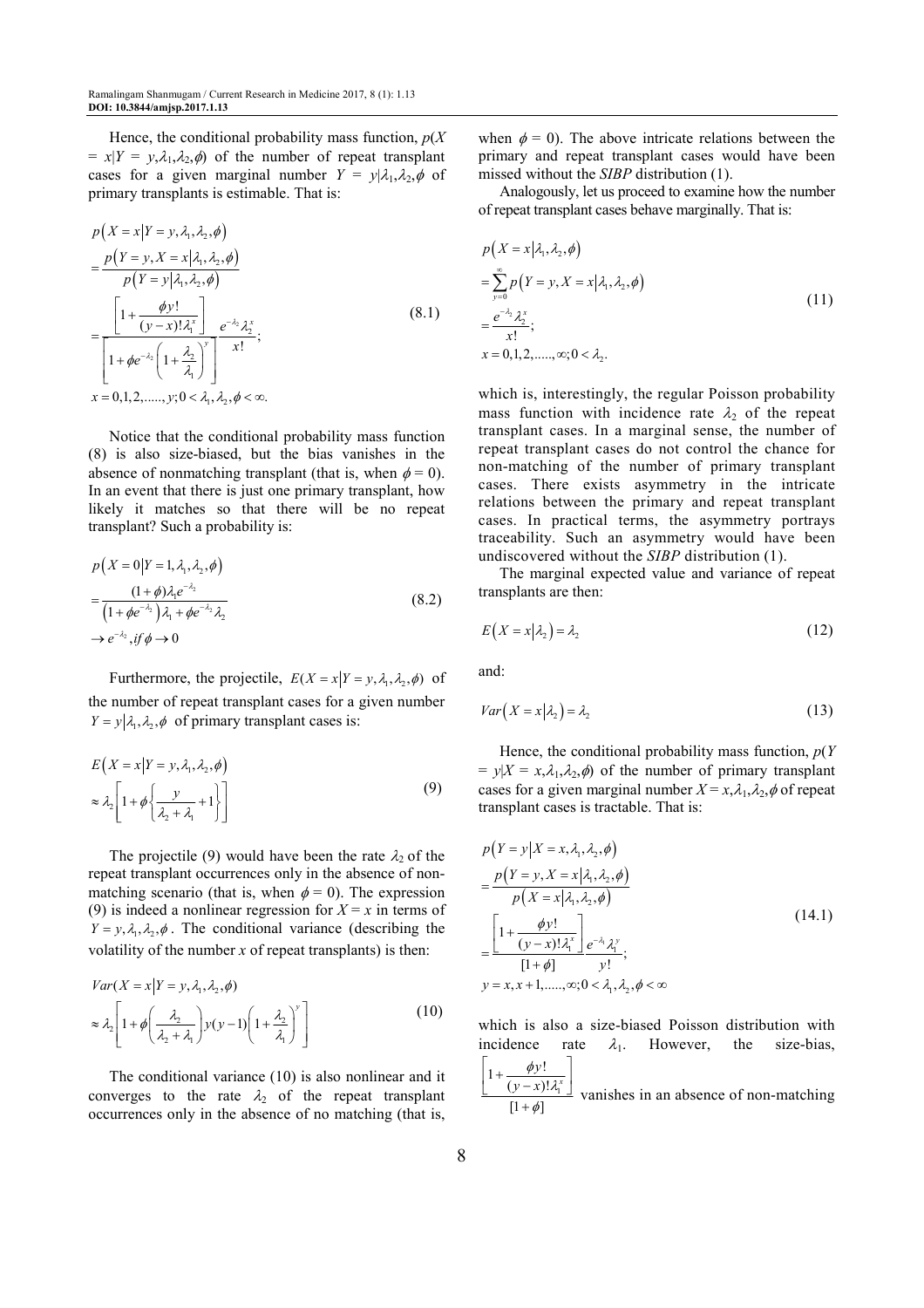transplant cases (that is, when  $\phi = 0$ ). In an event that there is just one repeat transplant, how likely there might had been two or more primary transplant cases. Such probability is:

$$
p(Y \ge 2|X = 1, \lambda_1, \lambda_2, \phi)
$$
  
= 
$$
1 - \frac{[\lambda_1 + \phi]e^{-\lambda_1}}{[1 + \phi]}
$$
 (14.2)

Furthermore, the projectile,  $E(Y = y | X = x, \lambda_1, \lambda_2, \phi)$  of the number of primary transplant cases for a given number  $X = x | \lambda_1, \lambda_2, \phi$  of repeat transplant cases is:

$$
E(Y = y | X = x, \lambda_1, \lambda_2, \phi)
$$
  
=  $\lambda_1 + \left(\frac{\phi}{1 + \phi}\right) x$  (15)

The expression (15) is indeed a linear regression, in terms of the repeat transplant cases  $X = x$ , with incidence rate  $\lambda_1$  as intercept and the proportion  $\begin{bmatrix} -1 \end{bmatrix}$ φ  $\left(\frac{\phi}{1+\phi}\right)$ as its slope. The conditional variance (describing the volatility of the number *y* of primary transplant cases) is then:

$$
Var(Y = y | X = x, \lambda_1, \lambda_2, \phi)
$$
  
\n
$$
\approx [1 + \phi x^2] \lambda_1
$$
\n(16)

The variance (16) is also nonlinear but it converges to the rate  $\lambda_1$  of independent primary transplant occurrences, in the absence of non-matching transplant cases (that is,  $\phi = 0$ ). Otherwise (that is, in the presence of non-matching transplant cases indicated by  $\phi \neq 0$ ), the volatility is more with an add-on amount  $\phi x^2 \lambda_1$  which is controlled by the non-matching level  $\phi$ , the occurrence rate of primary transplant cases  $\lambda_1$  and the number *x* of repeat transplant cases. These are extra intricate relations and revelations that would have been missed without the *SIBP* distribution (1).

Now, we proceed to assess the correlation between the primary and repeat transplant occurrences. For this purpose, using *seemingly independent bivariate Poisson (SIBP)* distribution (1), we first obtain the product moment  $E(xy)$ . That is:

$$
E(xy)
$$
  
= 
$$
\sum_{y=0}^{\infty} \sum_{x=0}^{y} xyp(Y = y, X = x | \lambda_1, \lambda_2, \phi)
$$
  
= 
$$
\lambda_2 \left[ \lambda_1 + \frac{\phi(\lambda_2 + 1)}{(1 + \phi)} \right]
$$
 (17)

Substituting the expression (17) in  $Cov(x,y) = E(xy)$ .  $E(x)E(y)$ , we obtain that  $Cov(x, y) = \frac{\phi \lambda_2}{(1 + \phi)}$ . Using (7) and (13), we obtain the correlation (18) between the primary and repeat transplant cases. That is:

$$
Corr(x, y) = \frac{Cov(x, y)}{\sqrt{Var(x)Var(y)}}
$$
  
= 
$$
\frac{\phi \sqrt{\lambda_2}}{(1 + \phi) \left[1 + \frac{\phi}{(1 + \phi)}\right] \lambda_1}
$$
 (18)  

$$
+\frac{\phi}{(1 + \phi)} \left[\lambda_2 \left(\lambda_2 + \frac{2 + \phi}{(1 + \phi)}\right)\right]
$$

Only in the absence of *non-matching* transplant cases (that is,  $\phi = 0$ ), the primary and repeat transplant cases (namely, the random variables *x* and *y*) would have been independent. Otherwise (that is, in the presence of non-matching primary transplant cases), the number of primary and repeat transplant cases are correlated, as their correlation is calculable using expression (18).

Now, we proceed to obtain estimators of the parameters:  $\lambda_1$ ,  $\lambda_2$  and  $\phi$ . For this purpose, consider a bivariate random sample  $(x_1,y_1),(x_2,y_2),..., (x_n,y_n)$  from the *seemingly independent bivariate Poisson (SIBP)*  distribution (1). From expression (12), notice that the estimator of the rate of repeat transplants is  $\hat{\lambda}_2 = \bar{x}$ . Using expression (6), the estimator of the rate of primary transplant cases is  $\hat{\lambda}_1$  $\hat{\lambda}_1 = \left(\overline{y} - \frac{\phi}{(1+\phi)}\overline{x}\right) \approx \overline{y} - \overline{x}$  $=\left(\overline{y}-\frac{\phi}{(1+\phi)}\overline{x}\right)\approx \overline{y}-\overline{x}.$ Let  $r = \text{Corr}(x, y)$  denote the sample correlation coefficient. Then, the estimator of the *non-matching level (or the bonding parameter otherwise called)*, φ is  $\hat{\phi} \approx r \sqrt{\frac{\overline{y} - \overline{x}}{\overline{x}}}$ .

# **Illustration of Primary versus Repeat Organ Tranplant Cases in USA**

We now examine how the conceptual ideas and the derived expressions of earlier section play out in the 747,594 primary and 91,495 cases of repeat transplant cases across Eastern, Central, Mountain and Pacific regions in USA. The data for analyses and interpretations in this article are downloaded from the public domain http://optn.transplant.hrsa.gov. The primary and repeat transplant cases are categorized in the Table 1-4. The correlation between the primary and repeat transplant cases is calculated and displayed in Fig. 10 for the Eastern, Fig. 11 for the Central, in Fig. 12 for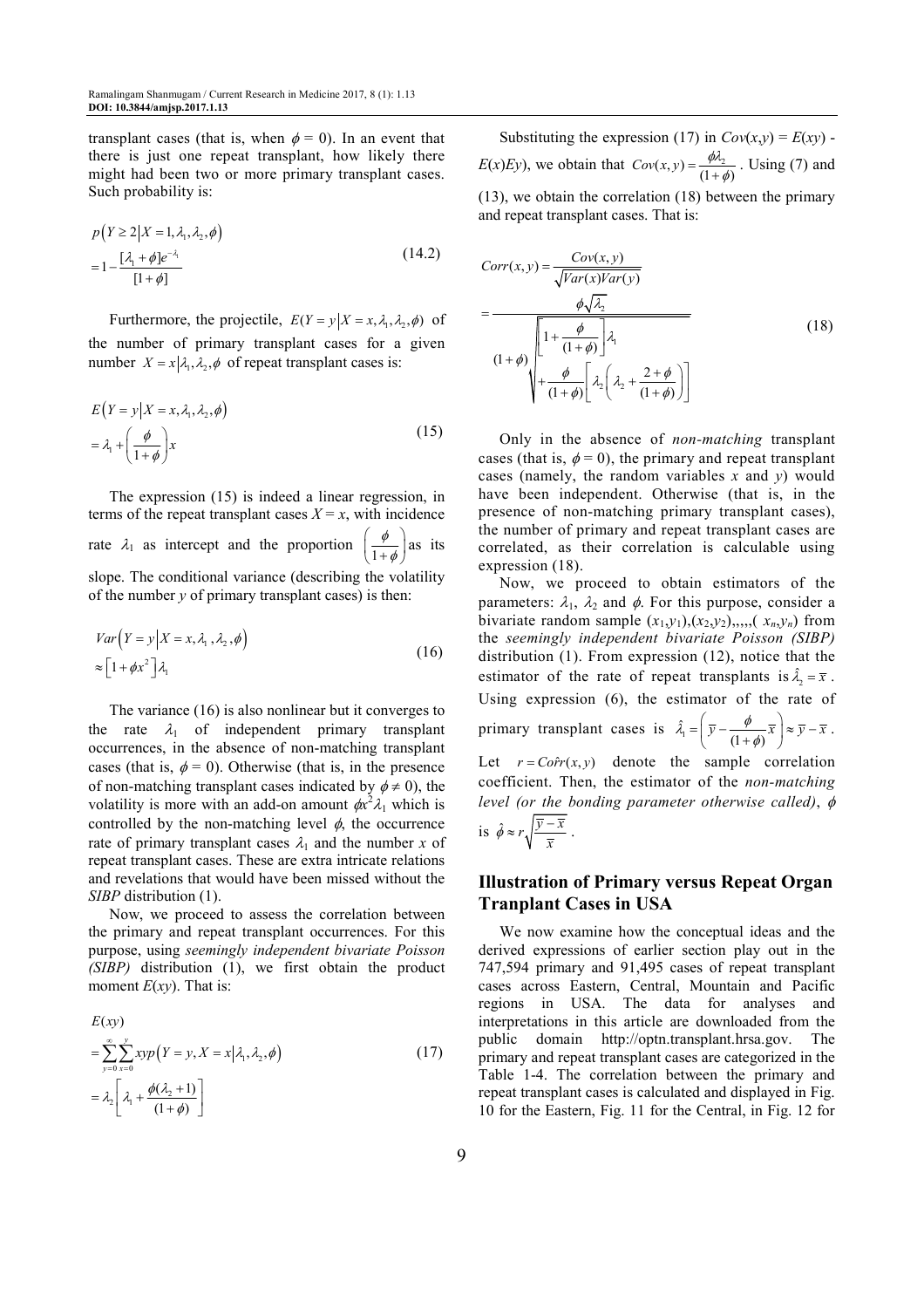the Mountain and in Fig. 13 for the Pacific region of the USA. The estimate  $\hat{\lambda}_2$  of the rate of repeat transplant cases,  $\hat{\lambda}_1$  of the rate of primary transplant cases and  $\hat{\phi}$  of the non-matching level of the primary transplant cases (also called the bonding parameter) are calculated and displayed in the tables. The projectile,  $\hat{E}[y|x]$  of the number of primary transplant cases for a known number,  $X = x$  of repeat transplant cases using (15) and the projectile,  $\hat{E}[x|y]$  of the number of repeat transplant cases for a known number,  $Y = y$  of primary transplants using (9) are calculated and displayed in the tables. Their risks:

$$
\frac{\hat{E}\left[\left. y \right| x \right]}{\hat{V}\left\{\hat{E}\left[\left. y \right| x \right]\right\}+\hat{E}\left\{\hat{V}\left[\left. y \right| x \right]\right\}}
$$

and:

$$
\frac{\hat{E}\big[x\big|y\big]}{\hat{V}\big\{\hat{E}\big[x\big|y\big]\big\} + \hat{E}\big\{\hat{V}\big[x\big|y\big]\big\}}
$$

are calculated using (16) and (10) respectively and are separately displayed in the tables for the Eastern, Central, Mountain and Pacific regions in USA. In all regions, the risk for the projectiles of the repeat transplant cases is more in comparison to the risk for the projectiles of the primary transplant cases.

#### **Comments and Conclusion**

We summarize that the patterns are consistent across all (Eastern, Central, Mountain and Pacific) regions of the USA. There exists a significant discrepancy between the observed number,  $Y = y$  of primary and its projectile,  $\hat{E} [y|x]$  as much discrepancy between the observed number,  $X = x$  of repeat and its projectile,  $\hat{E} [x|y]$ . There ought to be reasons for the discrepancies. Perhaps, the discrepancies are attributable not only to the inability of the model "*Seemingly Independent Bivariate Poisson (SIBP)* distribution" to perfectly resemble the actual reality of the transplant occurrences but also to the fact that some of the primary transplant cases might not have enough financial support to go for another round of repeat transplant, died due to other illnesses, or lost from a follow-up in the data collection process. The organ or tissue transplants are not cheap anymore. Some health insurances do reimburse their clients' air travel and/or lodging expenses to overseas hospitals in other countries if the overall medical expense for transplants are lesser expensive. However, this article provides a novel bivariate distribution and a statistical methodology to analyze and interpret the demand versus supply of organs for transplant within USA.



Fig. 6. Projectiles for the Eastern states of USA





Fig. 7. Projectiles for the Central states of USA



Fig. 8. Projectiles for the Mountain states of USA



Fig. 9. Projectiles for the Pacific states of USA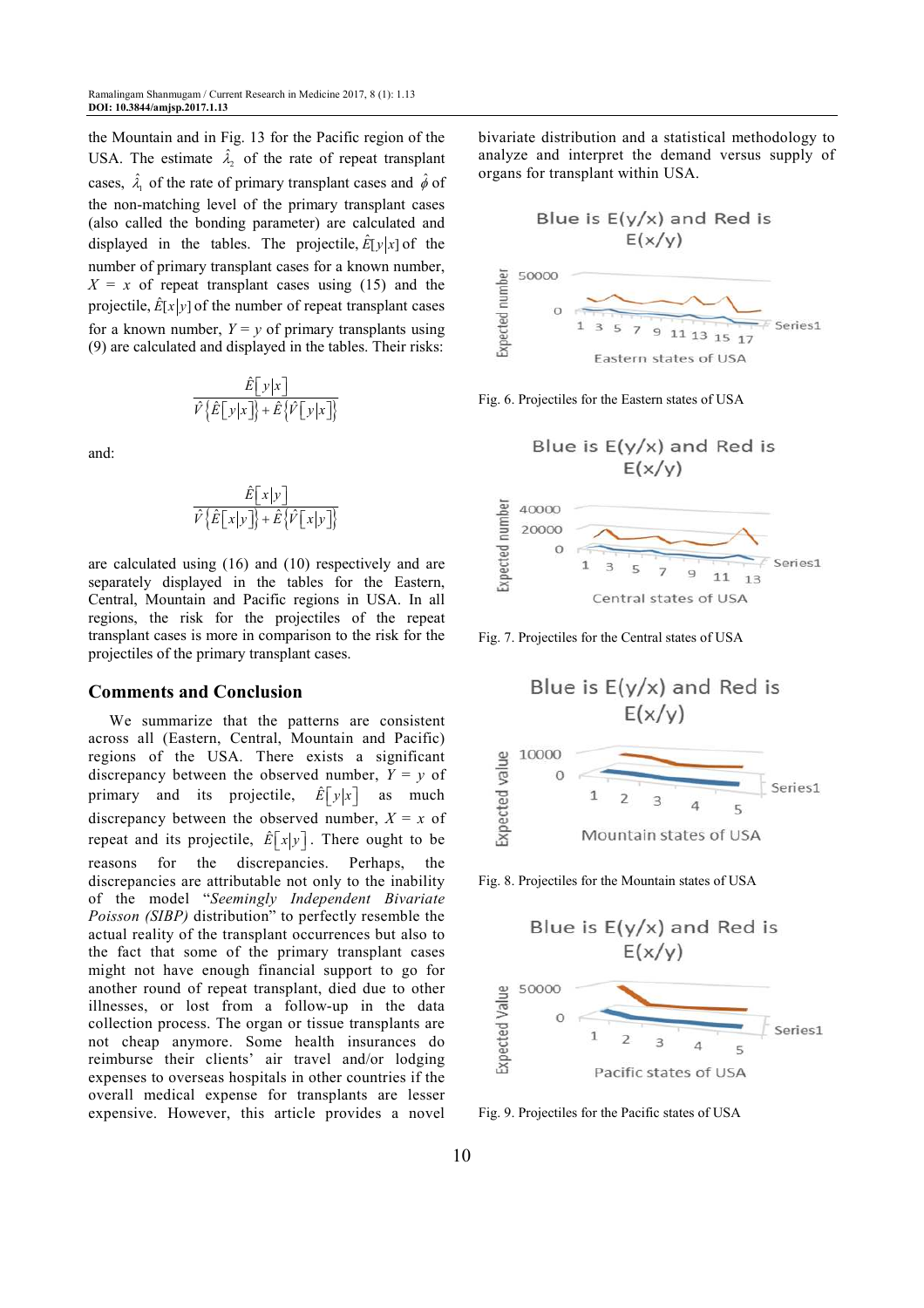









Fig. 12. For Mountain US states in 2014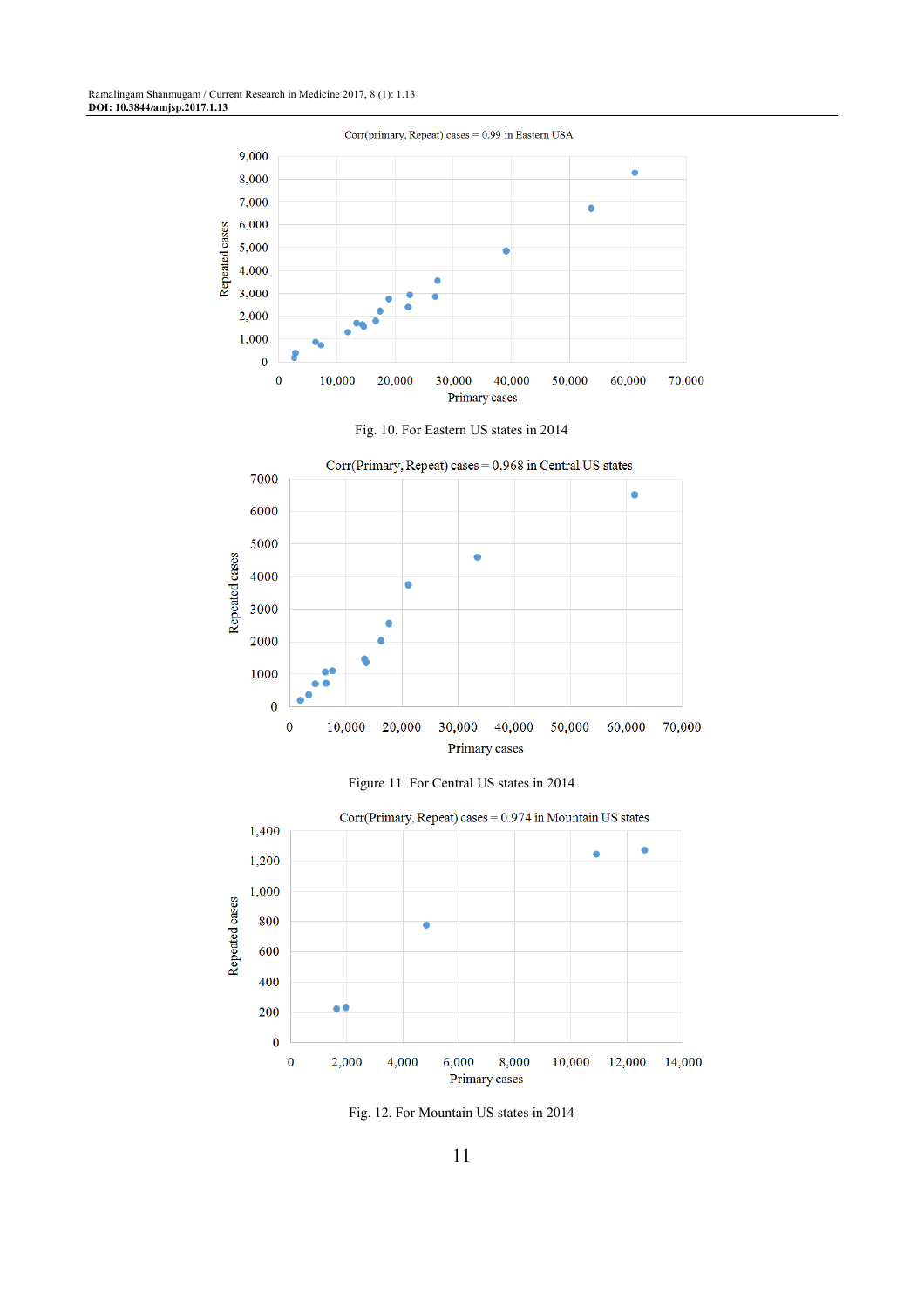

Fig. 13. For Pacific US states in 2014

A comparison (Fig. 6-9) of the conditional projectile,  $\hat{E}[y|x]$  for the primary transplant cases versus the projectile,  $\hat{E} [x|y]$  for the repeat transplant cases in all (that is, Eastern, Central, Mountain and Pacific) regions of the USA is made. It reveals that the conditional projectile of repeat transplant cases for given number of primary transplant cases is more consistent than the conditional projectile of the primary transplant cases for given number of repeat transplant cases. The consistency is captured using the expressions for risk. The expressions  $\overline{\hat{V}\left\{\hat{E}\left[\left. y\left| x\right.\right] \right\}+\hat{E}\left\{\hat{V}\left[\left. y\left| x\right.\right] \right\}\right\}$  $\hat{E}\big[\,y\big|x\,\big]$ and  $\frac{E[x|y]}{\hat{V} \{\hat{E}[x|y]\} + \hat{E} \{\hat{V}[x|y]\}}$  $\hat{E} [x|y]$ do respectively estimate the risk of our estimate of primary

transplant cases and our estimate of repeat transplant cases. Table 1-4 for the projectiles  $\hat{E}[y|x]$  and  $\hat{E}[x|y]$ . Interestingly, the risk for projecting the number of primary transplant cases based on the number of repeat transplant cases is much smaller than the risk for projecting the number of repeat transplant cases based on the number of primary transplant cases.

#### **Acknowledgment**

The author appreciates and thanks Dr. Matthew Brooks, Director of the School of Health Administration, College of Health Professions, Texas State University for providing a release time to conduct this research work.

## **Author's Contributions**

The contents of this article are the opinion and thoughts of the author.

## **Ethics**

There is no violation of ethical standards in the contents.

#### **References**

- Almond, C.S., K. Gauvreau, R.R. Thiagarajan, G.E. Piercey and E.D. Blume *et al*., 2010. Impact of ABOincompatible listing on wait-list outcomes among infants listed for heart transplantation in the United States. Circulation, 121: 1926-1933. DOI: 10.1161/CIRCULATIONAHA.109.885756
- Bentley, T.S., 2014. The U.S. Organ and tissue transplant cost estimates and discussion. Milliman Research Report, Brookfield, Wisconsin.
- Budiani-Saberi, D. and F. Delmonico, 2008. Organ trafficking and transplant tourism: A commentary on the global realities. Am. J. Transplant., 8: 925-929. DOI: 10.1111/j.1600-6143.2008.02200.x
- Daniels, N., 2008. Just Health: Meeting Health Needs Fairly. 1st Edn., Cambridge University Press, New York, ISBN-10: 052187632X, pp: 408.
- Dobbels, F., A. Hames, I. Aujoulat, N. Heaton and M. Samyn, 2012. Should we transplant a patient who is non-adherent? A literature review and critical reflection. Pediatric Transplant., 16: 4-11. DOI: 10.1111/j.1399-3046.2011.01633.x
- Gupta, M., A. Wood, N. Mitra, S. Furth and P.L. Abt *et al*., 2015. Repeat kidney transplantation after failed first transplant in childhood: Past performance informs future performance. Transplantation, 99: 1700-1708. DOI: 10.1097/TP.0000000000000686